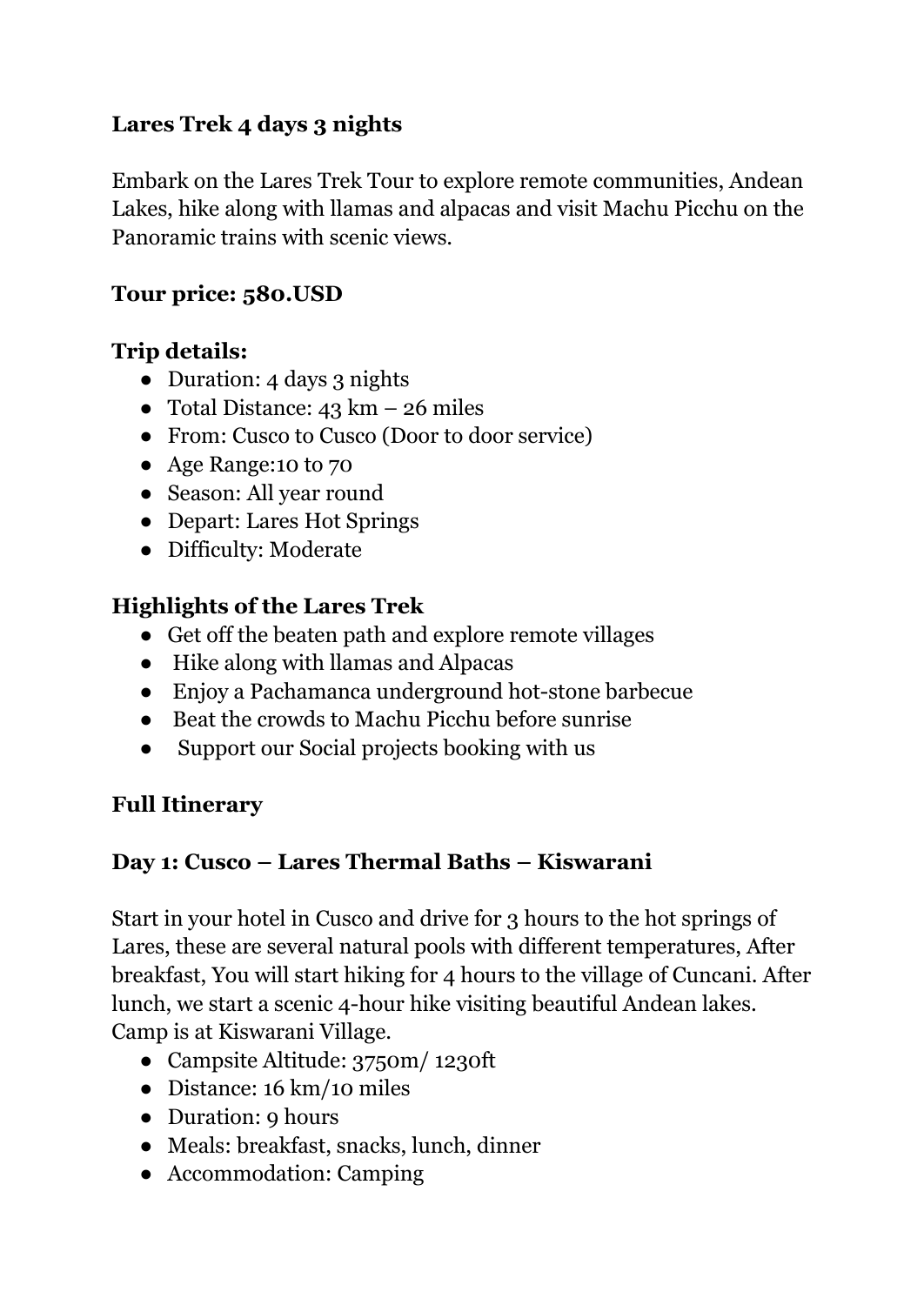● Difficulty: Moderate

### **Day 2: Kiswarani – Condor Pass – Cancha Cancha**

Wake up with a cup of coffee or tea and enjoy breakfast with the mountains, it's then a 4-hour hike up to condor pass at 4750mts, then 1 more down to lunch at Acopata where Lunch is served. After Lunch is another 1-hour downhill to reach the Cancha Cancha where we camp at 3600 meters.

- Campsite Altitude:  $3,700 \text{ m}$  / 12,139 ft
- Highest altitude:  $4700m / 15,354ft$
- Distance:  $15 \text{ km}$  / 9 miles
- Duration: 7 hours
- Meals: breakfast, snacks, lunch, dinner
- Accommodation: Camping
- Difficulty: moderate to challenging

### **Day 3: Canchacancha - Sacred Valley - Ollantaytambo - Aguas Calientes**

Wake up in your tent and breakfast; we start hiking down to the Sacred Valley for 4 hours where we will have a special PACHAMANCA hot-stone barbecue. After a well-earned lunch, drive to Salineras to visit the more than 3000 salt ponds, then go to Ollantaytambo to take the train to Aguas Calientes. Spend the night in a hotel.

- Aguas Calientes Altitude: 2000 m / 6560 ft.
- Distance:  $12 \text{ km}$  / 7.4 miles
- Duration: 4 hours
- Meals: breakfast, snacks, lunch, dinner
- Accommodation: Hotel Susanna INN or similar
- Difficulty: easy

# **Day 5: Explore - Machu Picchu!**

After a good night's sleep, wake up early, breakfast in the hotel, and take the bus up to Machu Picchu. Explore the great 14th century Inca Citadel with your expert tour guide, discover the most beautiful temples, palaces, and learn the history of the Incas. After the guided tour, explore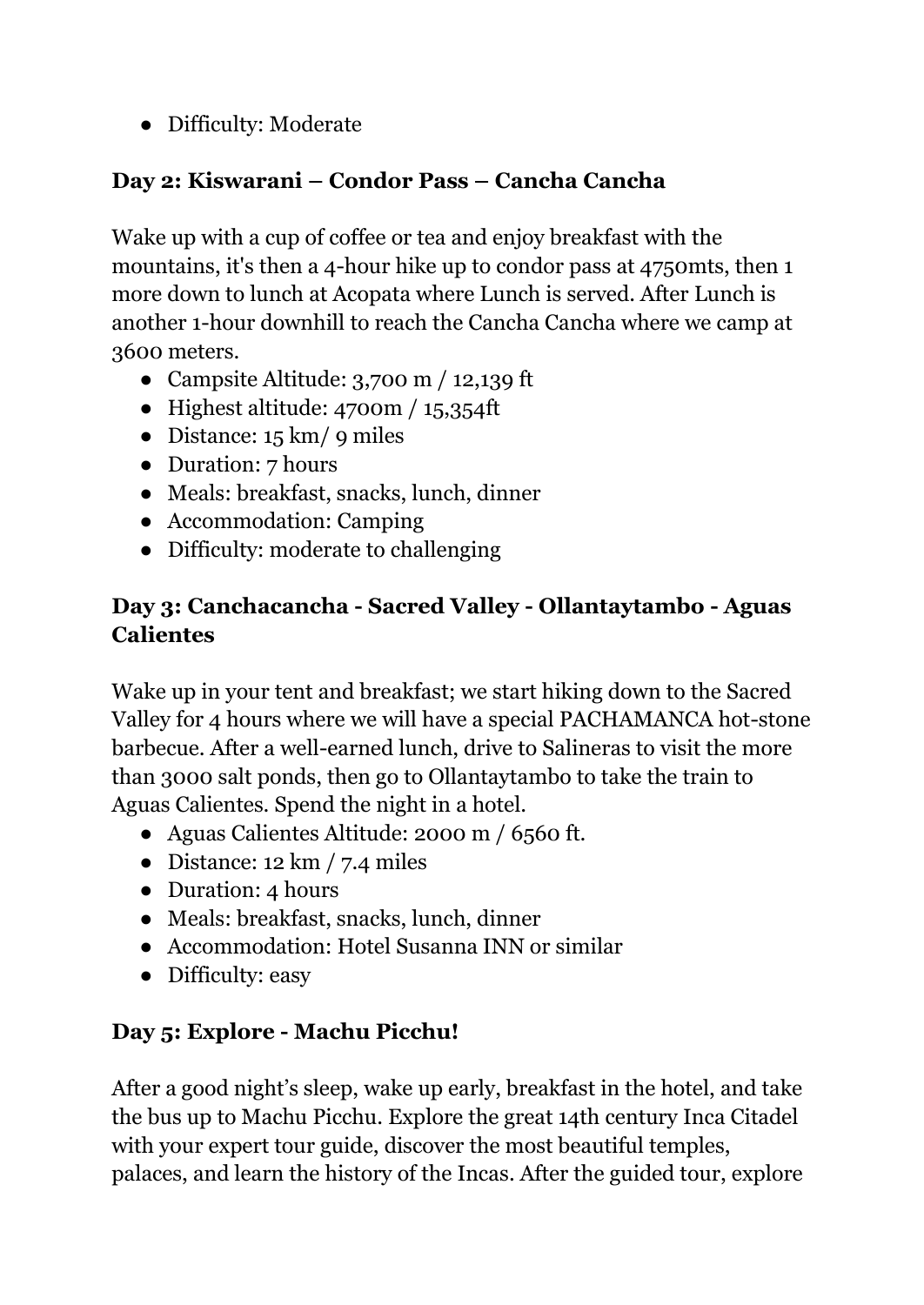by yourself or take the optional hikes to either Huayna Picchu (2 hours round trip) or Machu Picchu mountain (3 hours round trip).

Later in the afternoon, take the Panoramic Vistadome train back to Ollantaytambo. Here, your transfer will be waiting for you and transferring you back to Cusco, arriving at your hotel around 7:30 pm.

- Highest altitude: 2490 m / 8169 ft
- Duration: 3-4 hours tour in Machu Picchu
- Meals: Breakfast (hotel)
- Difficulty: Easy

# **Included**

- Safety briefing the day before the tour at 6:00 pm in our Office
- Pick up from your hotel on the morning of the tour
- All transportation during the duration of the trek
- Duffle bag up to 7 kilos for your personal stuff carried by horses
- Professional highly trained mountain tour guides
- Experienced chefs, porters, and horsemen
- 2-night camping in the mountains with comfortable equipment
- 1 nights in a 3-star hotel in Aguas Calientes
- All meals during the trek with local organic ingredients
- Entrance ticket to Lares and Machu Picchu
- Buses up and down to Machu Picchu
- Panoramic Vistadome train to come back to Cusco

# **Not Included**

- Sleeping bags, air mattress, or trekking poles
- Last day Lunch
- Huayna Picchu or Montaña entrances (not available)
- Tips for porters, chef, guides

# **Important Information**

- Group tours every day departures, subject to permits availability
- Vegetarian, vegan, gluten-free options available
- Travelers should have a moderate physical fitness level